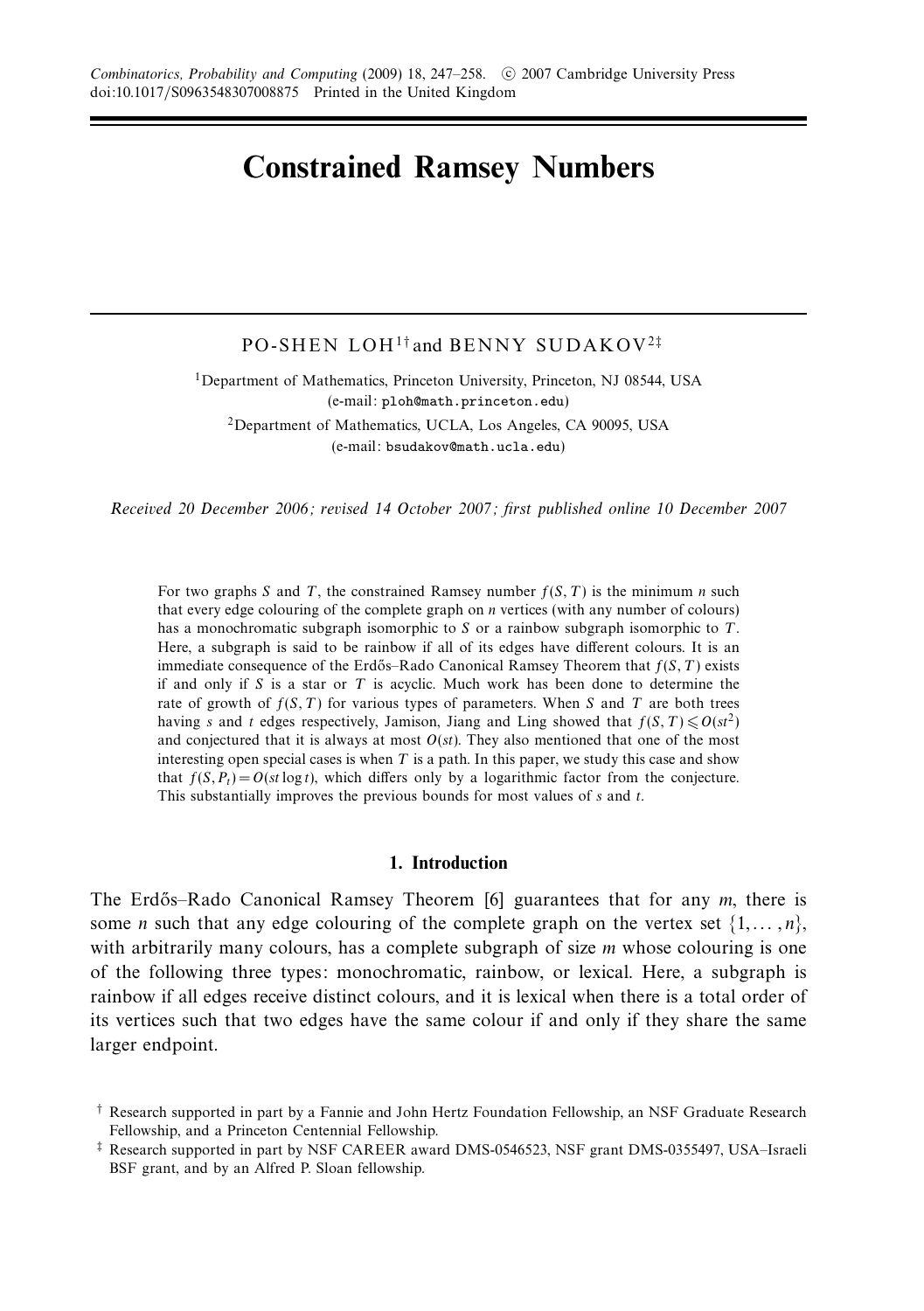Since the the first two types of colourings are somewhat more natural, it is interesting to study the cases when we can guarantee the existence of either monochromatic or rainbow subgraphs. This motivates the notion of constrained Ramsey number  $f(S, T)$ , which is defined to be the minimum *n* such that every edge colouring of the complete graph on *n* vertices (with any number of colours) has a monochromatic subgraph isomorphic to *S* or a rainbow subgraph isomorphic to *T*. It is an immediate consequence of the Canonical Ramsey Theorem that this number exists if and only if *S* is a star or *T* is acyclic, because stars are the only graphs that admit a simultaneously lexical and monochromatic colouring, and forests are the only graphs that admit a simultaneously lexical and rainbow colouring.

The constrained Ramsey number has been studied by many researchers [1, 3, 4, 7, 8, 10, 13, 14, 18], and the bipartite case in [2]. In the special case when  $H = K_{1,k+1}$  is a star with  $k+1$  edges, colourings with no rainbow *H* have the property that every vertex is incident to edges of at most *k* different colours, and such colourings are called *k*-local. Hence  $f(S, K_{1,k+1})$  corresponds precisely to the local *k*-Ramsey numbers,  $r_{\text{loc}}^k(S)$ , which were introduced and studied by Gyarfas, Lehel, Schelp and Tuza in  $[11]$ . These numbers were shown to be within a constant factor (depending only on *k*) of the classical *k*-coloured Ramsey numbers  $r(S; k)$ , by Truszczyński and Tuza [17].

When *S* and *T* are both trees having *s* and *t* edges respectively, Jamison, Jiang and Ling [13] conjectured that  $f(S, T) = O(st)$ , and provided a construction which showed that the conjecture, if true, is best-possible up to a multiplicative constant. Here is a variant of such a construction, which we present for the sake of completeness, which shows that in general the upper bound on  $f(S, T)$  cannot be brought below  $(1 + o(1))$ st. For a prime power t let  $\mathbb{F}_t$  be the finite field with *t* elements. Consider the complete graph with vertex set equal to the affine plane  $\mathbb{F}_t \times \mathbb{F}_t$ , and colour each edge based on the slope of the line between the corresponding vertices in the affine plane. The number of different slopes (hence colours) is  $t + 1$ , so there is no rainbow graph with  $t + 2$  edges. Also, monochromatic connected components are cliques of order *t*, corresponding to affine lines. Therefore, if  $\Omega(\log t) < s < t$ , we can take a random subset of the construction (taking each vertex independently with probability *s/t*) to obtain a colouring of the complete graph of order  $(1 + o(1))$ st with  $t + 1$  colours in which all monochromatic connected components have size at most  $(1 + o(1))s$ .

Although Jamison, Jiang and Ling were unable to prove their conjecture, they showed that  $f(S, T) = O(st \cdot d_T) \leqslant O(st^2)$ , where  $d_T$  is the diameter of *T*. Since this bound clearly gets weaker as the diameter of *T* grows, they asked whether a pair of paths maximizes *f*(*S,T*), over all trees with *s* and *t* edges, respectively. This generated much interest in the special case when *T* is a path  $P_t$ . In [18], Wagner proved that  $f(S, P_t) \leq O(s^2 t)$ . This bound grows linearly in *t* when *s* is fixed but still has order of magnitude *t* <sup>3</sup> for trees of similar size. Although Gyárfás, Lehel and Schelp  $[10]$  recently showed that, for small t (less than 6), paths are not the extremal example, they remain one of the most interesting cases of the constrained Ramsey problem.

In this paper we prove the following theorem, which agrees with the conjecture, up to a logarithmic factor and the fact that *T* is a path. It significantly improves the previous bounds for most values of *s* and *t*, and in particular gives the first sub-cubic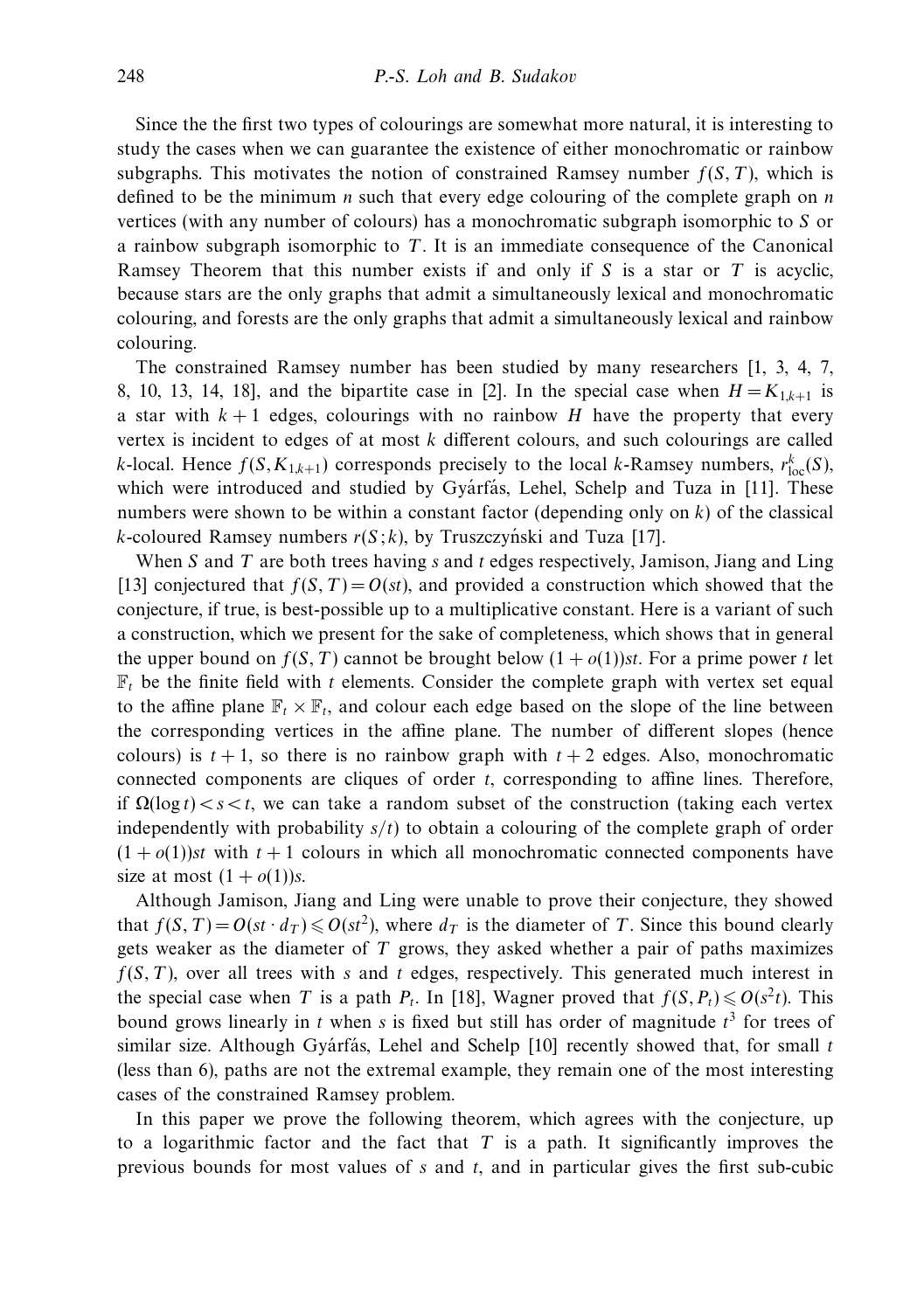bound for the case when the monochromatic tree and rainbow path are of comparable size.

**Theorem 1.1.** Let *S* be any tree with *s* edges, and let *t* be a positive integer. Then, for any  $n \geqslant 3600$ st log<sub>2</sub> *t*, every colouring of the edges of the complete graph  $K_n$  (with any number of colours) contains a monochromatic copy of *S* or a rainbow *t*-edge path.

This supports the conjectured upper bound of *O*(*st*) for the constrained Ramsey number of a pair of trees. With Oleg Pikhurko, the second author obtained another result which provides further evidence for the conjecture. This result studies a natural relaxation of the above problem, in which one wants to find either a monochromatic copy of a tree *S* or a properly coloured copy of a tree *T*. It appears that in this case the logarithmic factor can be removed, giving an *O*(*st*) upper bound. We view this result as complementary to our main theorem, and therefore have included its short proof in the Appendix to our paper.

We close this section by comparing our approach to Wagner's, as the two proofs share some similarities. This will also lead us to introduce one of the the main tools that we will use later. Both proofs find a structured subgraph  $G' \subset G$  in which one may direct some edges in such a way that directed paths correspond to rainbow paths. Wagner's approach imposes more structure on *G* , which simplifies the task of finding directed paths, but this comes at the cost of substantially reducing  $|G'|$ . In particular, his  $|G'|$  is *s* times smaller than  $|G|$ , which contributes a factor of *s* to his ultimate bound  $O(s^2t)$ . We instead construct a subgraph with weaker properties, but of order which is a constant fraction of |*G*| (hence saving a factor of *s* in the bound). This complicates the problem of finding the appropriate directed paths, which we overcome by using the following notion of median order.

**Definition.** Let *G* be a graph, some of whose edges are directed. Given a linear ordering  $\sigma = (v_1, \dots, v_n)$  of the vertex set, a directed edge  $\overrightarrow{v_i v_j}$  is said to be *forward* if  $i < j$ , and backward if  $i > j$ . If  $\sigma$  maximizes the number of forward edges, it is called a *median order*.

Median orders were originally studied for their own sake; for example, finding a median order for a general digraph is known to be NP-hard. More recently, Havet and Thomasse´ [12] discovered that they are a powerful tool for inductively building directed paths in tournaments (complete graphs with all edges directed). Their paper used this method to produce a short proof of Dean's conjecture (see [5]) that every tournament has a vertex whose second neighbourhood is at least as large as the first. Havet and Thomassé also used a median order to attack Sumner's conjecture (see [19]) that every tournament of order 2*n* − 2 contains every oriented tree of order *n*. They succeeded in proving this conjecture precisely for arborescences (oriented trees where every vertex except the root has in-degree one) and within a factor-2 approximation for general oriented trees.

The only property that they used is the so-called *feedback property*: if  $\sigma = (v_1, \ldots, v_n)$  is a median order, then for any pair  $i < k$ , the number of forward edges  $\overrightarrow{v_i v_j}$  with  $i < j \leq k$  is at least the number of backward edges  $\overline{v_i v_j}$  with  $i < j \leq k$ . This property is easily seen to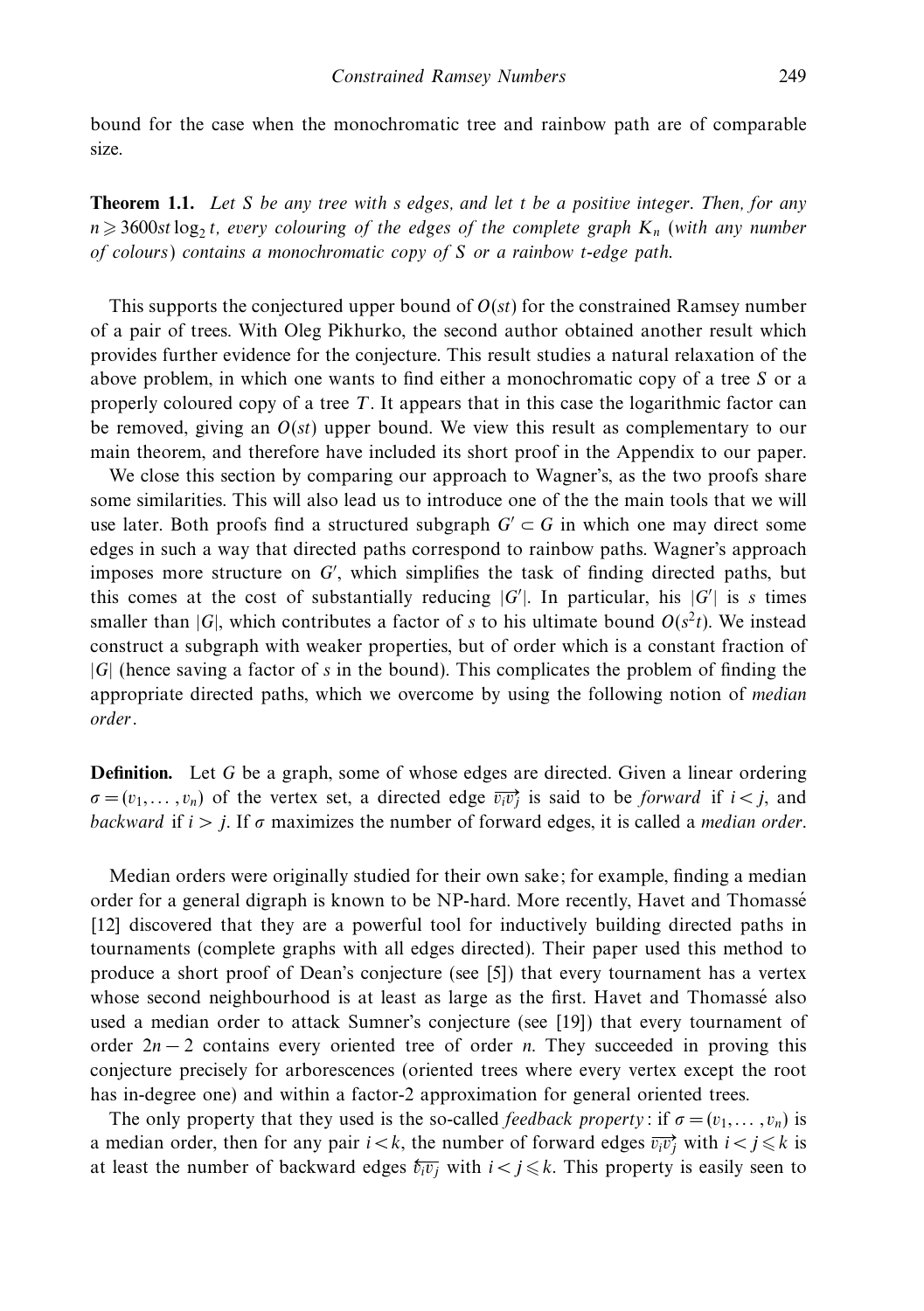be true by comparing *σ* to the linear order

$$
\sigma' = (v_1, v_2, \ldots, v_{i-1}, v_{i+1}, v_{i+2}, \ldots, v_k, v_i, v_{k+1}, v_{k+2}, \ldots, v_n),
$$

which was obtained from  $\sigma$  by moving  $v_i$  to the position between  $v_k$  and  $v_{k+1}$ . As an illustration of the simple power of this property, consider the following well-known result, which we will in fact use later in our proof.

**Claim.** Every tournament has a directed Hamiltonian path.

**Proof.** Let  $\sigma = (v_1, \ldots, v_n)$  be a median order. For each *i*, the edge  $v_i v_{i+1}$  is directed in some way because we have a tournament, and so the feedback property applied with  $k = i + 1$  implies that it is in fact a forward edge  $\overline{v_i v_{i+1}}$ . Therefore,  $(v_1, \ldots, v_n)$  is already a directed path, so we are done.  $\Box$ 

# **2. Proof of Theorem 1.1**

Let us assume for the sake of contradiction that  $n \geq 3600st \log_2 t$ , but there is no monochromatic copy of *S* and no rainbow *t*-edge path. In earlier papers on the constrained Ramsey numbers of trees [13, 18], and in this work, the following well-known crude lemma is the only method used to exploit the non-existence of a monochromatic *S*. Its proof follows from the observation that every graph with average degree  $\geq 2s$  has an induced subgraph with minimum degree  $\geq$  s.

**Lemma 2.1.** Let *S* be a tree with *s* edges, and let  $G = (V, E)$  be a simple graph, edgecoloured with *k* colours, with no monochromatic subgraph isomorphic to *S*. Then  $|E| < k s |V|$ .

The rest of the proof of our main theorem roughly separates into two main steps. First, we find a structured subgraph  $G' \subset G$  whose order is within a constant factor of  $|G|$ . We aim to arrive at a contradiction by using *G* to construct a rainbow *t*-edge path. The structure of *G* allows us to direct many of its edges in such a way that certain directed paths are automatically rainbow. In the second step, we use the median order's feedback property to find many directed paths, which we then connect into a single long rainbow path using the structure of *G* .

### **2.1. Passing to a directed graph**

In this section, we show how to find a nicely structured subset of our original graph, at a cost of a constant factor reduction of the size of our vertex set. We then show how the search for a rainbow path reduces to a search for a particular collection of directed paths.

**Lemma 2.2.** Let *S* be a tree with *s* edges and *t* be a positive integer. Let *G* be a complete graph on  $n \geqslant 310$ st vertices whose edges are coloured (in any number of colours) in such a way that *G* has no monochromatic copy of *S* and no rainbow *t*-edge path.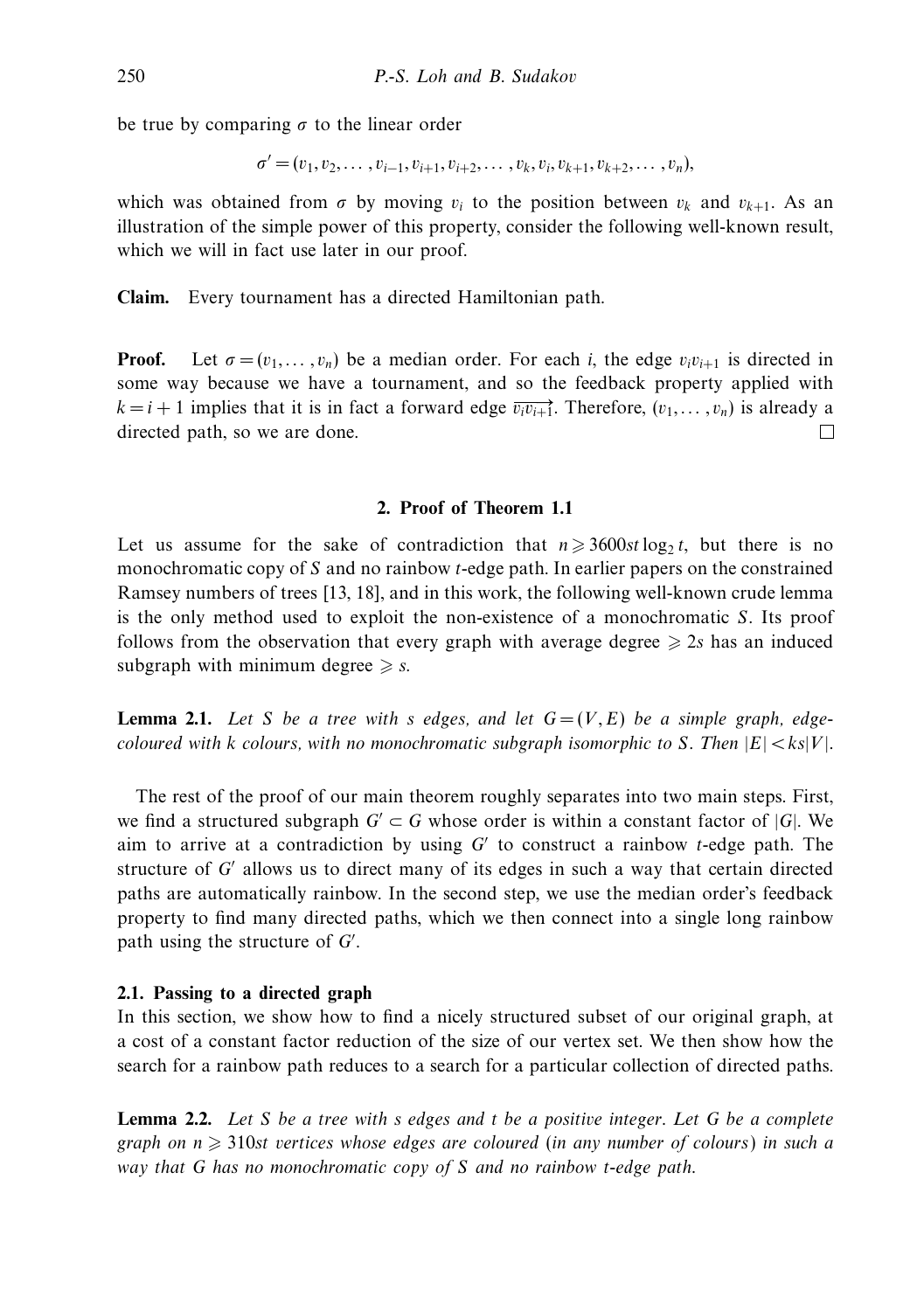Then there exists a set R of 'rogue colours', a subset  $U \subset V(G)$  with a partition  $U = U_1 \cup$  $\cdots \cup U_r$ , an association of a distinct colour  $c_i \notin R$  to each  $U_i$ , and an orientation of some of the edges of the induced subgraph *G*[*U*], which satisfy the following properties.

 $(i) |U| > \frac{n}{10}$ ,  $|R| < t$ , and each  $|U_i| < 2s$ .

- (ii) For any edge between vertices  $x \in U_i$  and  $y \in U_j$  with  $i \neq j$ , if it is directed  $\overrightarrow{xy}$ , its colour is  $c_i$ , if it is directed  $\overrightarrow{y}$ , its colour is  $c_j$ , and if it is undirected, its colour is in *R*.
- (iii) For any pair of vertices  $x \in U_i$  and  $y \in U_j$  (where *i* may equal *j*), there exist at least *t* vertices  $z \notin U$  such that the colour of the edge  $xz$  is  $c_i$  and the colour of  $yz$  is  $c_j$ .

**Proof.** Let us say that a vertex *v* is *t*-robust if, for every set *F* of *t* colours, there are at least *n/5* edges adjacent to *v* that are not in any of the colours in *F*. Let  $V_1 \subset V$  be the set of *t*-robust vertices. We will need a lower bound on  $|V_1|$ , but this is just a special case of Lemma A.2 (whose short proof appears in the Appendix). Substituting the values  $a = n/5$ and  $b = t$  into this lemma gives  $|V(G) \setminus V_1| \leq 2(ts + n/5) < 4n/5$  and so  $|V_1| \geq n/5$ .

Now, let *P* be a rainbow path of maximal length in *G* such that at least one of its endpoints is in  $V_1$ , and let *R* be the set of colours of the edges of *P*. Thus  $|R| < t$ , by the assumption that *G* contains no rainbow *t*-edge path. Let *B* be the set of vertices that have at least *n/*15 adjacent edges in a colour in *R*. Then *G* contains at least |*B*|*n/*30 edges with colours in *R*. On the other hand, by applying Lemma 2.1 to the subgraph of *G* determined by taking only the edges with colours in *R*, we see that the total number of edges in *G* with colour in *R* is less than  $|R|sn < tsn$ , and so  $|B| < 30st$ .

Let *v* be an endpoint of *P* which is in  $V_1$ . Define the sets  $U_i$  as follows. Let  $\{c_1, \ldots, c_r\}$ be the non-*R* colours that appear on edges adjacent to *v*. For each such *ci*, let *Ui* be the set of vertices that are not in *B* or *P*, and are adjacent to *v* via an edge of colour *ci*. Set  $U = U_1 \cup \cdots \cup U_r$ . We claim that these designations will satisfy the desired properties.

Consider arbitrary vertices  $x \in U_i$  and  $y \in U_j$ , where *i* may equal *j*. Since  $n \ge 30t$ , we have  $|V_1 \setminus P| \geq (2/15)n + t$ , so  $x, y \notin B$  implies that there are at least *t* choices for  $z \in V_1 \setminus P$  such that both of the edges *xz* and *yz* have colours not in *R*. Each such *xz* must be in colour *ci*, or else the extension of *P* by the path *vxz* would contradict maximality of *P*, and similarly each *yz* must be in colour *c<sub>j</sub>*. Finally,  $U \cap V_1 = \emptyset$ , because any  $w \in U \cap V_1$ would allow us to extend *P* by the edge *vw*. Therefore, we have property (iii).

For property (ii), let  $x \in U_i$  and  $y \in U_j$ , with  $i \neq j$ . By property (iii), there exists some vertex  $z \in V_1 \setminus P$  such that *yz* is in colour  $c_j$ . Then the colour of the edge *xy* must be in {*ci, cj*} ∪ *R*, or else the extension of *P* by the path *vxyz* would contradict its maximality. Therefore, we can leave it undirected if the colour is in *R*, and direct it according to property (ii) otherwise.

It remains to show property (i). We have already established that  $|R| < t$  and we can obtain the first inequality from the construction of  $V_1$  as follows. Since  $v \in V_1$ , it is *t*-robust and so is adjacent to at least  $n/5$  edges in non-*R* colours. Therefore, using that  $n \geq 310st$ we get

$$
|U| \ge n/5 - |B| - |P| > n/5 - 30st - t \ge n/10.
$$

For the last part, assume for the sake of contradiction that  $|U_i| \geq 2s$ . Arbitrarily select a subset  $U_i' \subset U_i$  of size 2*s*, and consider the subgraph *G'* formed by the edges of colour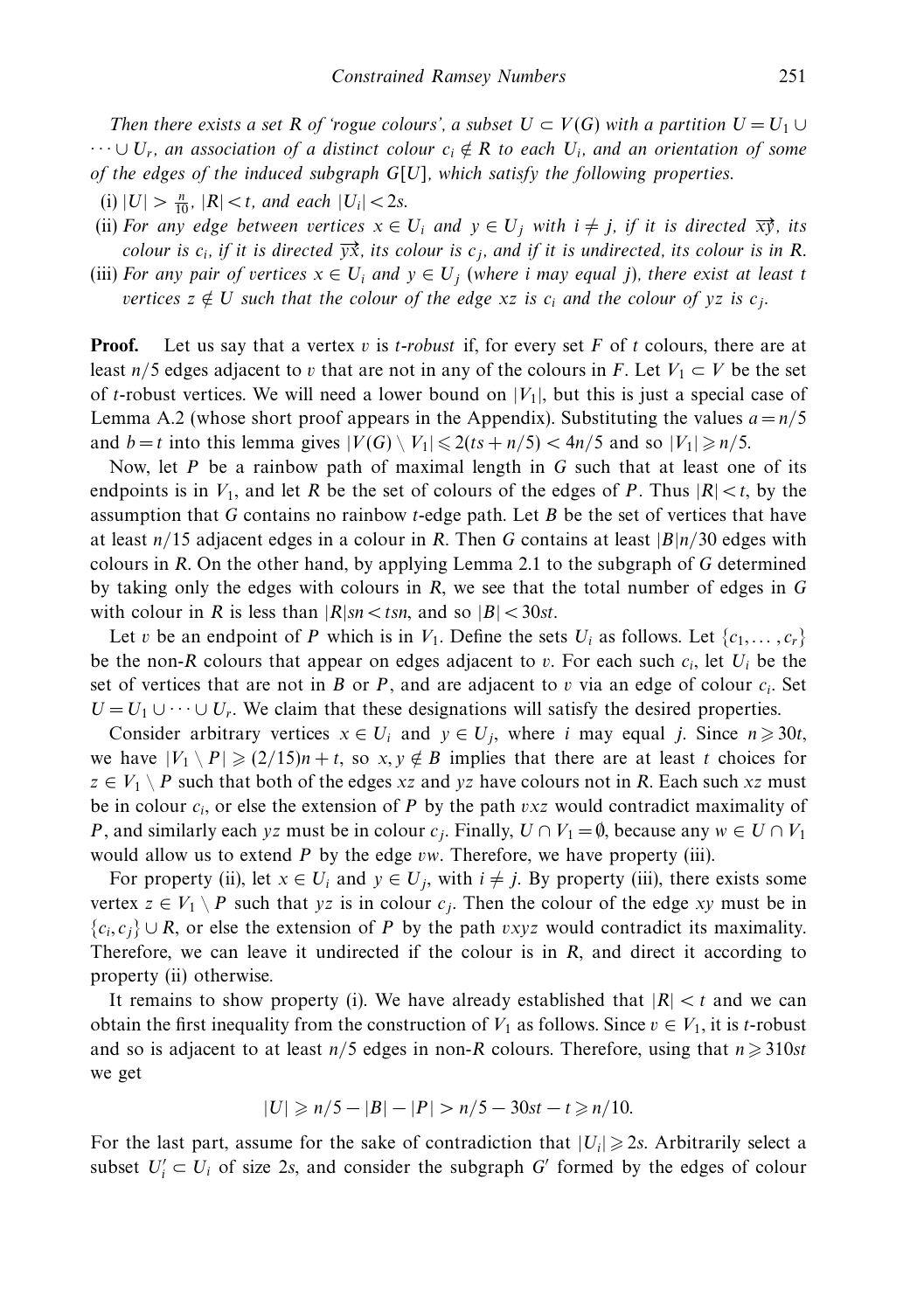$c_i$  among vertices in  $U'_i \cup V_1$ . By the argument that showed property (iii), every edge between  $U'_i$  and  $V_1$  has colour in  $R \cup \{c_i\}$ . So, since  $U_i \cap B = \emptyset$ , every  $x \in U'_i$  is adjacent to at least  $|V_1| - n/15 \geq (2/3)|V_1|$  vertices in  $V_1$  via edges of colour  $c_i$ . Therefore, using that  $|V_1|/3 \ge 2s = |U'_i|$ , we have

$$
e(G') \geq |U'_i| \cdot (2/3)|V_1| = (4/3)s|V_1| = s(|V_1| + (1/3)|V_1|) \geq s \cdot v(G').
$$

Then Lemma 2.1 implies that *G* has a copy of tree *S*, which is monochromatic by construction of *G* . This contradiction completes the proof of the last part of property (i), and the proof of the lemma.  $\Box$ 

The partially directed subgraph of Lemma 2.2 allows us to find rainbow paths by looking for certain types of directed paths. For example, if Lemma 2.2 produces  $U = U_1 \cup \cdots \cup U_m$ , and we have found a directed path  $\overrightarrow{v_1 \cdots v_t}$  with each  $v_i$  from a distinct  $U_j$ , then it must be rainbow by property (ii) of the construction of *U*. Unfortunately, the following simple construction of a set, with no monochromatic *S* that satisfies the structure conditions of Lemma 2.2, shows that we cannot hope to obtain our rainbow path by searching for a single (long) directed path: re-index  ${U_i}$  with ordered pairs as  ${U_{ij}}_{i=1,j=1}^{h,t-1}$ , let all  $|U_{ij}|$  = *s*/3, for all 1 ≤ *i* < *j* ≤ *h* direct all edges between any  $U_{i,*}$  and  $U_{j,*}$  in the direction *U*<sub>*i*,∗</sub> → *U*<sub>*j*,∗</sub>, and for all  $1 \le i \le j < t$  and  $1 \le k \le h$  colour all edges between *U*<sub>*k*,*i*</sub> and *U*<sub>*k*,*j*</sub> in colour  $r_i$ , where  $R = \{r_1, \ldots, r_{t-1}\}$ . Although it is clear that this construction has no directed paths longer than  $h = O\left(\frac{|U|}{st}\right)$ , it is also clear that one could build a long rainbow path by combining undirected edges and directed paths. The following lemma makes this precise.

**Lemma 2.3.** Let  $U = U_1 \cup \cdots \cup U_m$  be a subset of  $V(G)$  satisfying the structural conditions of Lemma 2.2, and let *R* be the associated set of rogue colours. Suppose we have a collection of  $r < t$  edges  $\{u_i v_i\}_{i=1}^r$  in  $G[U]$  whose colours are distinct members of *R*, and a collection of directed paths  $\{P_i\}_{i=0}^r$ , with  $P_i$  starting at  $v_i$  for  $i \geqslant 1$ . Then, as long as all of the vertices *in*  $\{u_1, \ldots, u_r\} \cup P_0 \cup \cdots \cup P_r$  belong to distinct sets  $U_j$ , there exists a rainbow path in *G* that contains all of the paths *Pi* and all of the edges *uivi*. In short, one can link all of the fragments together into a single rainbow path.

**Proof.** For each *i*, let *w<sub>i</sub>* be the final vertex in the directed path  $P_i$ . For a vertex  $v \in U$ , let  $c(v)$  denote the colour associated with the set  $U_i$  that contains *v*. Since  $r < t$ , by property (iii) of Lemma 2.2, for each  $0 \le i < r$ , there exists a distinct vertex  $x_i \notin U$  such that the colour of the edge  $w_i x_i$  is  $c(w_i)$  and the colour of the edge  $x_i u_{i+1}$  is  $c(u_{i+1})$ . These vertices  $x_i$  together with paths  $P_i$  form a path  $P$  of distinct vertices, which we will now prove is rainbow.

Note that our linking process only adds edges with non-rogue colours. Since we assumed that the  $u_i v_i$  have distinct colours, and the edges of the  $P_i$  are directed paths (hence with non-rogue colours), it is immediate that *P* has no duplicate rogue colours. Also note that among all directed edges in  ${P_i}$ , no pair of edges has initial endpoint in the same  $U_i$  by assumption. Therefore, they all have distinct colours by property (ii) of Lemma 2.2. Furthermore, none of these directed edges originates from any point in any  $U_j$  that intersects  $\{u_1, \ldots, u_r, w_1, \ldots, w_r\}$ , so they share no colours with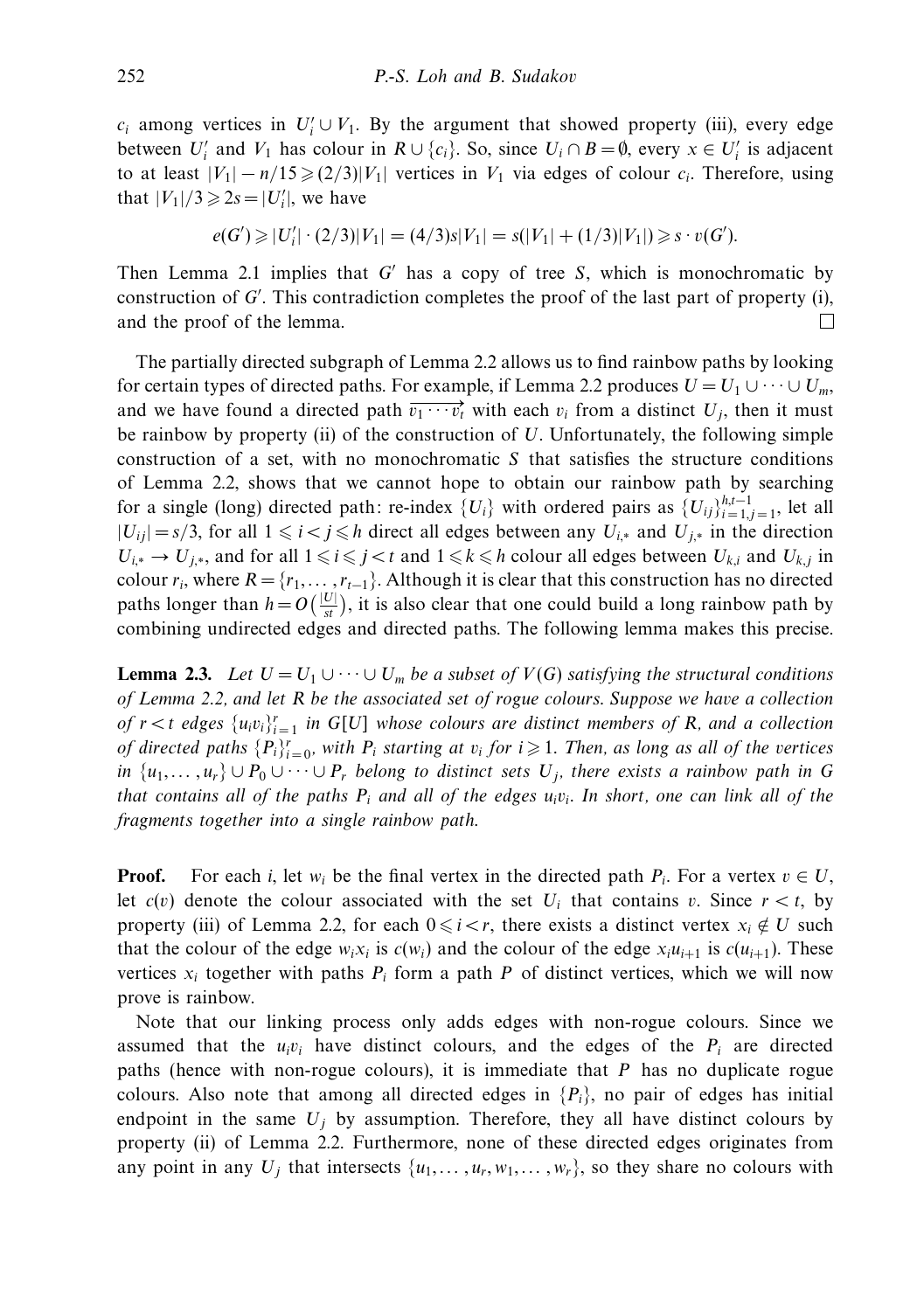$C' = \{c(u_1), \ldots, c(u_r), c(w_r), \ldots, c(w_r)\}$ ; finally the colours in *C'* are themselves distinct because of our assumption that all vertices in  $\{u_1, \ldots, u_r\} \cup P_0 \cup \cdots \cup P_r$  come from distinct  $U_i$ . This proves that  $P$  is a rainbow path.  $\Box$ 

#### **2.2. Finding directed paths**

Now apply Lemma 2.2, and let us focus on  $U = U_1 \cup \cdots \cup U_m$ , which is of size at least  $n/10 \geqslant 360st \log_2 t$ . Let us call the edges which have colours in *R* 'rogue edges'. Note that if all edges were directed  $(i.e.,$  we have a tournament), then the existence of a long directed path follows from the fact that every tournament has a Hamiltonian path. The main issue is the presence of undirected edges. We treat these by observing that each undirected edge must have one of  $|R| < t$  rogue colours. Then, we use the machinery of median orders to repeatedly halve the number of rogue colours, at the expense of losing only  $O(st)$  vertices each time. This is roughly the source of the  $\log_2 t$  factor in our final bound.

Now we provide the details to make the above outline rigorous. Applying Lemma 2.1 to the subgraph consisting of all rogue edges, we see that the average rogue degree (number of adjacent rogue edges) in  $G[U]$  is at most  $2s|R| \leq 2st$ . So, we can delete all vertices in *U* with rogue degree at least 4*st* at a cost of reducing  $|U|$  by at most half. Let us also delete all edges within each  $U_i$  for the sake of clarity of presentation. Note that the reduced  $U$ still has size at least  $180st \log_2 t$ . Let  $\sigma$  be a median order for this partially directed graph induced by *U*. We will use the feedback property to find directed paths (and this is the only property of median orders that we will use).

We wish to apply Lemma 2.3, so let us inductively build a matching of distinct rogue colours, and accumulate a bad set that we call *B* and which we will maintain and update through the entire proof in this section. Let  $v_1$  be the first vertex according to  $\sigma$ , and start with  $B = U_{\ell}$ , where  $U_{\ell} \ni v_1$ . Proceed through the rest of the vertices in the order of  $\sigma$ . For the first stage, stop when we first encounter a vertex not in *B* that is adjacent to a rogue edge (possibly several) whose other endpoint is also not in *B*, and call the vertex  $v_2$ . Arbitrarily select one of those rogue edges adjacent to  $v_2$ , call it  $e_2$ , and call its colour  $r_2$ . Since we deleted all edges inside  $U_i$ ,  $e_2$  links two distinct  $U_i$  and  $U_j$ . Add all vertices of  $U_i$  and  $U_j$  to *B*. In general, if we have already considered all vertices up to  $v_k$ , continue along the median order (starting from the vertex immediately after  $v_k$ ) until we encounter a vertex not in *B* that is adjacent to an edge of a new rogue colour which is not in  $\{r_2, \ldots, r_k\}$ , again with the other endpoint also not in *B*. Call that vertex  $v_{k+1}$ , the edge  $e_{k+1}$ , and its colour  $r_{k+1}$ . Add to *B* all the vertices in the two sets  $U_i$  which contain the endpoints of  $e_{k+1}$ . Repeat this procedure until we have gone through all of the vertices in order. Suppose that this process produces vertices  $v_1, v_2, \ldots, v_f$ . Then, to simplify the statements of our lemmas, also let  $v_{f+1}, v_{f+2}, \ldots, v_{2f}$  refer to the final vertex in the median order. Our goal will be to find directed paths from  ${v_i}_{i=1}^f$ , which via Lemma 2.3 will then extend to a rainbow path.

Note that if  $|B| \ge 2st$ , then the number of vertices in  $\{v_1\} \cup e_2 \cup \cdots \cup e_f$  is at least *t* by property (i). Thus, applying Lemma 2.3 with  $P_i = \{v_i\}$ , we can produce a rainbow path with at least *t* edges. Therefore, we may assume for the rest of this proof that  $|B| < 2st$ . Also observe that this argument implies that  $f \leq t/2$ .

The following technical lemma will help us to build the directed paths  ${P_i}$ .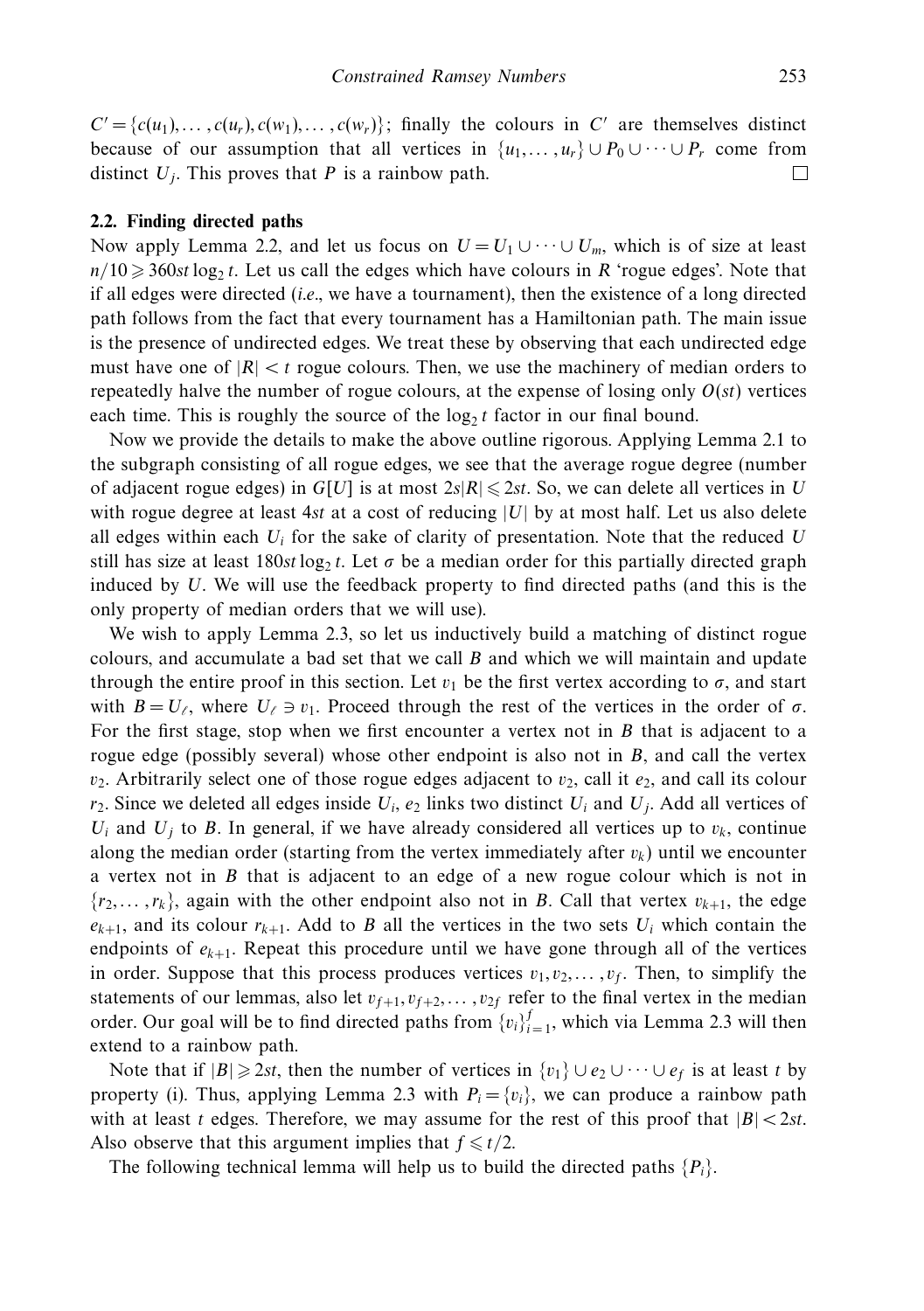**Lemma 2.4.** Let *v* be a vertex in *U*, and let *B* be a set of size at most 2*st*. Then, among the 8st vertices immediately following *v* in the median order, there is always some  $w \notin B$ such that there is a directed edge from *v* to *w*.

**Proof.** First, note that since we deleted all vertices with rogue degree at least 4*st*, more than 4*st* of the 8*st* vertices immediately after  $v$  are connected to  $v$  by a directed edge. Since we have a median order, the feedback property implies that only at most half of those edges can be directed back towards *v*; therefore, there are more than 2*st* vertices there that have a directed edge from *v*. Since  $|B| < 2st$ , at least one of these vertices will  $\Box$ serve as our *w*.

Consider the vertices  $v_1, v_2, v_4, \ldots, v_{2^{\lfloor \log_2 2f \rfloor}}$ . Since we have already established that  $f \le t/2$ , this is a list of at most  $1 + \log_2 t$  vertices, the first and last of which are also the first and last vertices in the median order. Since *U* still has at least  $180st \log_2 t$  vertices, the pigeonhole principle implies that there must be some pair of vertices  $\{v_\ell, v_{2\ell}\}\$  in that list such that the number of vertices between them in the median order is at least  $180st - 2$ . Thus, the following lemma will provide the desired contradiction.

**Lemma 2.5.** If there is any  $1 \leqslant \ell \leqslant f$  such that there are at least 176st vertices between  $v_{\ell}$ and  $v_{2\ell}$  in the median order, then G has a rainbow *t*-edge path.

**Proof.** Suppose we have an  $\ell$  that satisfies the conditions of the lemma. Let  $S_1$  be the first 8*st* vertices immediately following  $v_\ell$  in the median order, and let  $S_2$  be the next 168*st* vertices in the median order.

Let us first build for every  $i \leq \ell$  a directed path  $P_i$  from  $v_i$  to  $S_1$  by repeatedly applying Lemma 2.4. Start with each such  $P_i = \{v_i\}$ , and as long as one of those  $P_i$  does not reach  $S_1$ , apply the lemma to extend it forward to a new vertex *w*, and add the set  $U_k$  containing *w* to the set of bad vertices *B*. If at any stage we have  $|B| \ge 2st$ , we can immediately apply Lemma 2.3 to find a rainbow path with at least *t* edges, just as in the argument directly preceding the statement of Lemma 2.4. So, suppose that does not happen, and let  $\{w_i\}_1^{\ell} \subset S_1$  be the endpoints of these paths. We will show that we can further extend these paths into  $S_2$  by a total amount of at least  $t$ , in such a way that we never use two vertices from the same set  $U_k$ . This will complete our proof because Lemma 2.3 can link them into a rainbow path with at least *t* edges.

Recall that all of the sets  $U_i$  had size at most 2*s*. Therefore, we can partition  $S_2$  into disjoint sets  $U'_j$  with  $2s \le |U'_j| \le 4s$ , where each  $U'_j$  is obtained by taking a union of some sets  $U_i \cap S_2$ . We will design our path extension process such that it uses at most one vertex from each  $U'_j$ , and hence it will also intersect each  $U_k$  at most once. We use the probabilistic method to accomplish this.

Perform the following randomized algorithm, which will build a collection of sets  ${T_i}_{i=1}^{\ell}$ . First, activate each  $U'_j$  with probability 1/8. Next, for each activated  $U'_j$ , select one of its vertices uniformly at random, and assign it to one of the *Ti*, again uniformly at random. For each  $i \leq \ell$ , let  $T_i'$  be obtained from  $T_i$  by deleting every vertex in *B*, and every vertex that is not pointed to by a directed edge from  $v_i$ . Finally, let  $T_i''$  be derived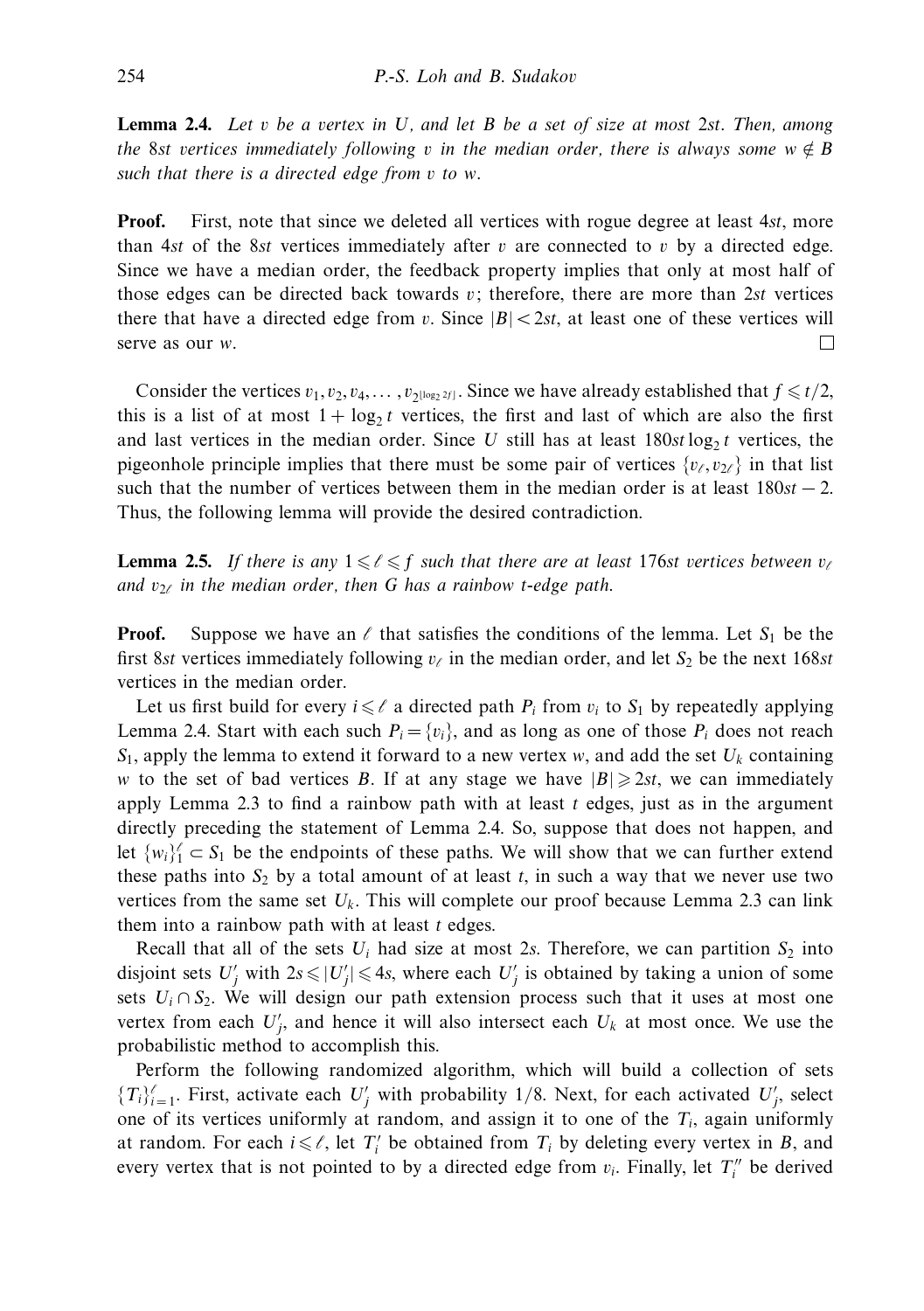from *T <sup>i</sup>* by (arbitrarily) deleting one vertex from every rogue edge with both endpoints in  $T_i'$ . Observe that now each  $T_i''$  spans a tournament, so as we saw at the end of the Introduction, it contains a directed Hamiltonian path  $P_i'$ . Since  $w_i$  has a directed edge to every vertex in  $T_i''$ , this  $P_i'$  can be used to extend  $P_i$ . Therefore, if we can construct sets *T*<sup>"</sup> such that  $|T_1''| + \cdots + |T_\ell''| \geq t$ , we will be done.

Fix an  $i \leq \ell$ , and let us compute  $\mathbb{E}[|T_i|]$ . By the feedback property of a median order, the number of (backward) directed edges from  $S_2$  to  $\{w_i\}$  is at most half of the number of directed edges between  $w_i$  and the vertices in  $S_1 \cup S_2$  which follow it in the median order. Since the latter number is bounded by  $|S_1 \cup S_2| = 176st$ , the number of directed edges from  $S_2$  to  $w_i$  is at most 88*st*. Also, the number of rogue edges between  $S_2$  and  $\{w_i\}$ is at most 4*st* because by construction all rogue degrees are bounded by 4*st*. Therefore, the number of (forward) directed edges from  $w_i$  to  $S_2$  is at least  $168st - 88st - 4st = 76st$ . Since we will delete up to 2*st* vertices which were from *B*, the number of directed edges from  $w_i$  to vertices in  $S_2 \setminus B$  is at least 74*st*. Suppose  $\overrightarrow{w_i x}$  is one of these directed edges, and suppose that  $x \in U'_{k}$ . The probability that *x* is selected for  $T_{i}$  is precisely

$$
\frac{1}{8 \cdot \ell \cdot |U_k'|} \geqslant \frac{1}{8 \cdot \ell \cdot 4s},
$$

and by construction of *x*, we know that if it is selected for  $T_i$ , it will also remain in  $T'_i$ . Therefore, by linearity of expectation,

$$
\mathbb{E}[|T'_i|] \geqslant 74st \cdot \frac{1}{8 \cdot \ell \cdot 4s} = \frac{37}{16} \frac{t}{\ell}.
$$

To bound  $\mathbb{E}[|T_i'|-|T_i''|]$ , observe that the number of rogue colours in the graph spanned by  $S_2 \setminus B$  is less than  $2\ell$ , by construction of the sequence  $\{v_i\}$ . Therefore, Lemma 2.1 implies that there are fewer than  $2\ell \cdot s \cdot 168st$  rogue edges spanned by  $S_2 \setminus B$ . Consider one of these rogue edges  $xy$ . If we select both of its endpoints for  $T_i$ , it will contribute at most 1 (possibly 0) to  $|T_i'|-|T_i''|$ ; otherwise it will contribute 0. Above, we have already explained that the probability that the vertex  $x \in U'_j$  is selected for  $T_i$  is precisely

$$
\frac{1}{8 \cdot \ell \cdot |U_k'|} \leqslant \frac{1}{8 \cdot \ell \cdot 2s}.
$$

If *x* and *y* come from distinct  $U'_j$ , then the probabilities that they were both selected for  $T_i$  are independent, and otherwise it is impossible that they both were selected. Hence

$$
\mathbb{E}[|T'_i| - |T''_i|] \leq 2\ell \cdot s \cdot 168st \cdot \left(\frac{1}{8 \cdot \ell \cdot 2s}\right)^2 = \frac{21}{16} \frac{t}{\ell}.
$$

Therefore, by linearity of expectation,  $\mathbb{E}[|T_i''|] \ge t/\ell$ , and thus  $\mathbb{E}[|T_1''| + \cdots + |T_\ell''|] \ge t$ . This implies that there exists an instance of our random procedure for which  $|T_1''| + \cdots$  $|T''_{\ell}| \geq t$ , so we are done.  $\Box$ 

## **3. Concluding remarks**

In our proof, we apply Lemma 2.2 to produce a structured set  $U = U_1 \cup \cdots \cup U_m$  of size Ω(*st* log *t*). The argument in Section 2.2 is quite wasteful because, in particular, Lemma 2.5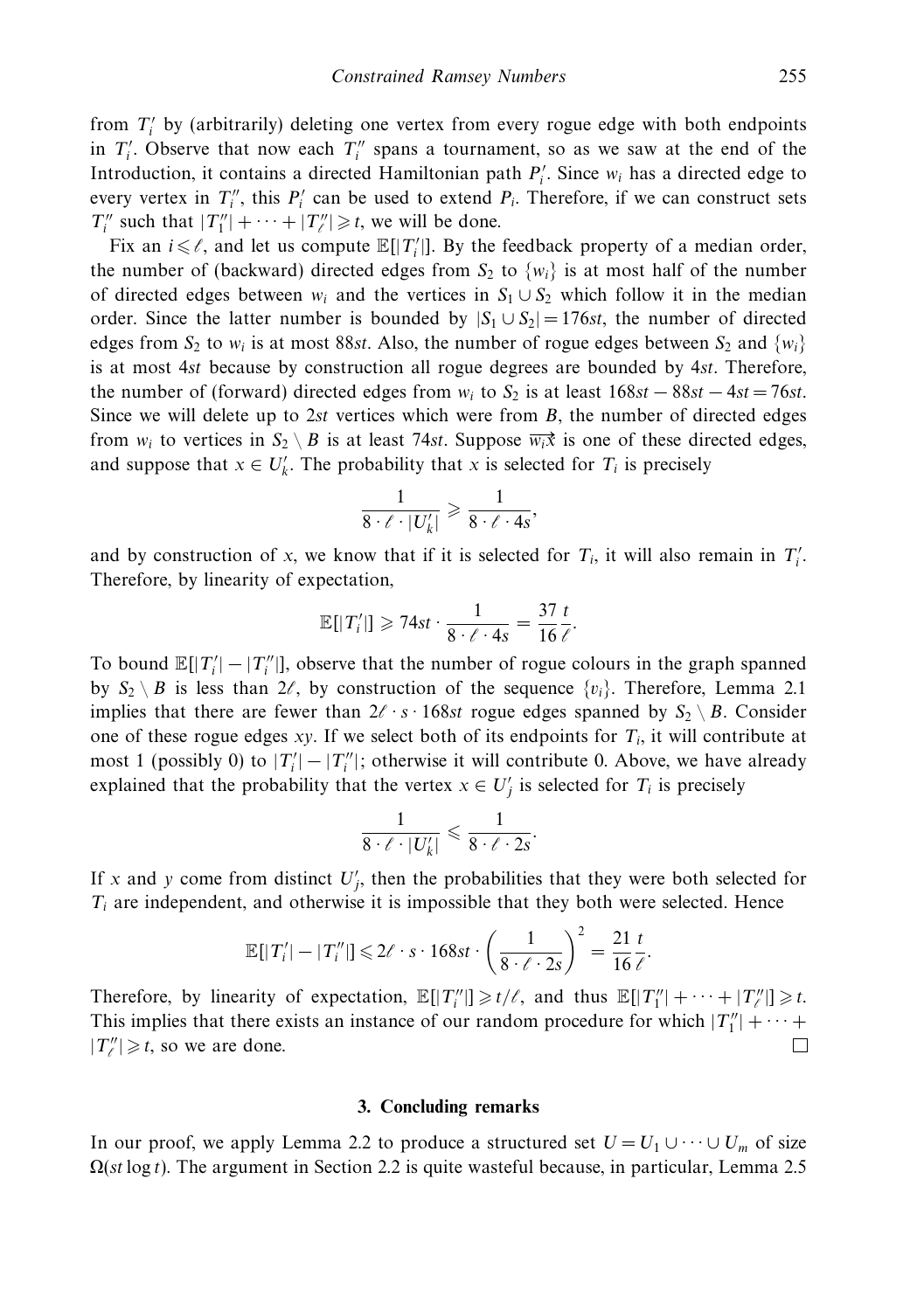attempts to build a collection of directed paths with total length  $\geq t$ , but essentially using only the vertices in the median order between  $v_\ell$  and  $v_{2\ell}$ . This dissection of the vertex set into dyadic chunks incurs the logarithmic factor in our bound. We believe that with a better argument, one might be able to complete the proof using a structured set  $U = U_1 \cup \cdots \cup U_m$  of size only  $\Omega(st)$ . If this were indeed possible, then Lemma 2.2 would immediately imply that  $f(S, P_t) = O(st)$ , because one loses only a constant factor in passing from  $V(G)$  to  $U$ .

It would be very interesting to obtain a better bound on *f*(*S,T*) for general trees *T*. Our approach, based on the median order, seems particularly promising here since it might be combined with the following result of Havet and Thomasse [12] on Sumner's conjecture: ´ every tournament of order 4*n* contains every directed tree of order *n* as a subgraph.

#### **Appendix (by Oleg Pikhurko and Benny Sudakov)**

Consider the following variant of the constrained Ramsey number. Let *g*(*S,T*) be the minimum integer *n* such that every colouring of the edges of the complete graph  $K_n$ contains either a monochromatic copy of *S* or a properly coloured copy of *T*. (In contrast, recall that the definition of  $f(S, T)$  requires T to be rainbow.) As for constrained Ramsey numbers, it is easy to see that  $g(S, T)$  exists (*i.e.*, it is finite) if and only if *S* is a star or *T* is acyclic. Although there has been little success bounding  $f(S, T)$  by  $O(st)$ , it turns out that we can prove a quadratic upper bound for  $g(S, T)$ , which is of course no larger than  $f(S, T)$ .

**Theorem A.1.** Let *S* and *T* be two trees with *s* and *t* edges, respectively. Then  $g(S,T)$  $2st + t^2$ .

The following construction shows that the upper bound is tight up to a constant factor. Let *S* be a path with  $s + 1$  edges and let *T* be a star with  $t + 1$  edges. Then let  $V_1, \ldots, V_t$ be disjoint sets of size  $|s/2|$  each. Colour all edges inside  $V_i$  and from  $V_i$  to  $V_j$  with  $j>i$ by colour *i*. This produces a graph on  $t |s/2|$  vertices with no monochromatic *S* and no properly coloured *T*.

To prove Theorem A.1, we first need the following lemma.

**Lemma A.2.** Consider an edge colouring of the complete graph which contains no monochromatic copy of a fixed tree *S* with *s* edges. Let *U* be the set of vertices such that, for every  $u \in U$ , one can delete at most a edges from the graph such that the remaining edges which connect  $u$  to the rest of the graph have at most  $b$  colours. Then  $|U| \leqslant 2 (bs + a)$ .

**Proof.** Focus on the subgraph induced by *U*. Now we can delete at most *a* edges at every vertex so that the remaining edges at that vertex have at most *b* colours. Let *G* be the graph obtained after all of these deletions. If  $m = |U|$ , then the number of edges of *G* is at least  $\binom{m}{2}$  – *am*. For every remaining colour *c*, let  $G_c$  be the subgraph of all edges of colour *c*. By Lemma 2.1, we have  $e(G_c) < s \cdot v(G_c)$  for each *c*. Also, since every vertex of *G* is incident with edges of at most *b* colours, we have that  $\sum_{c} v(G_c) \leq b_m$ . Combining all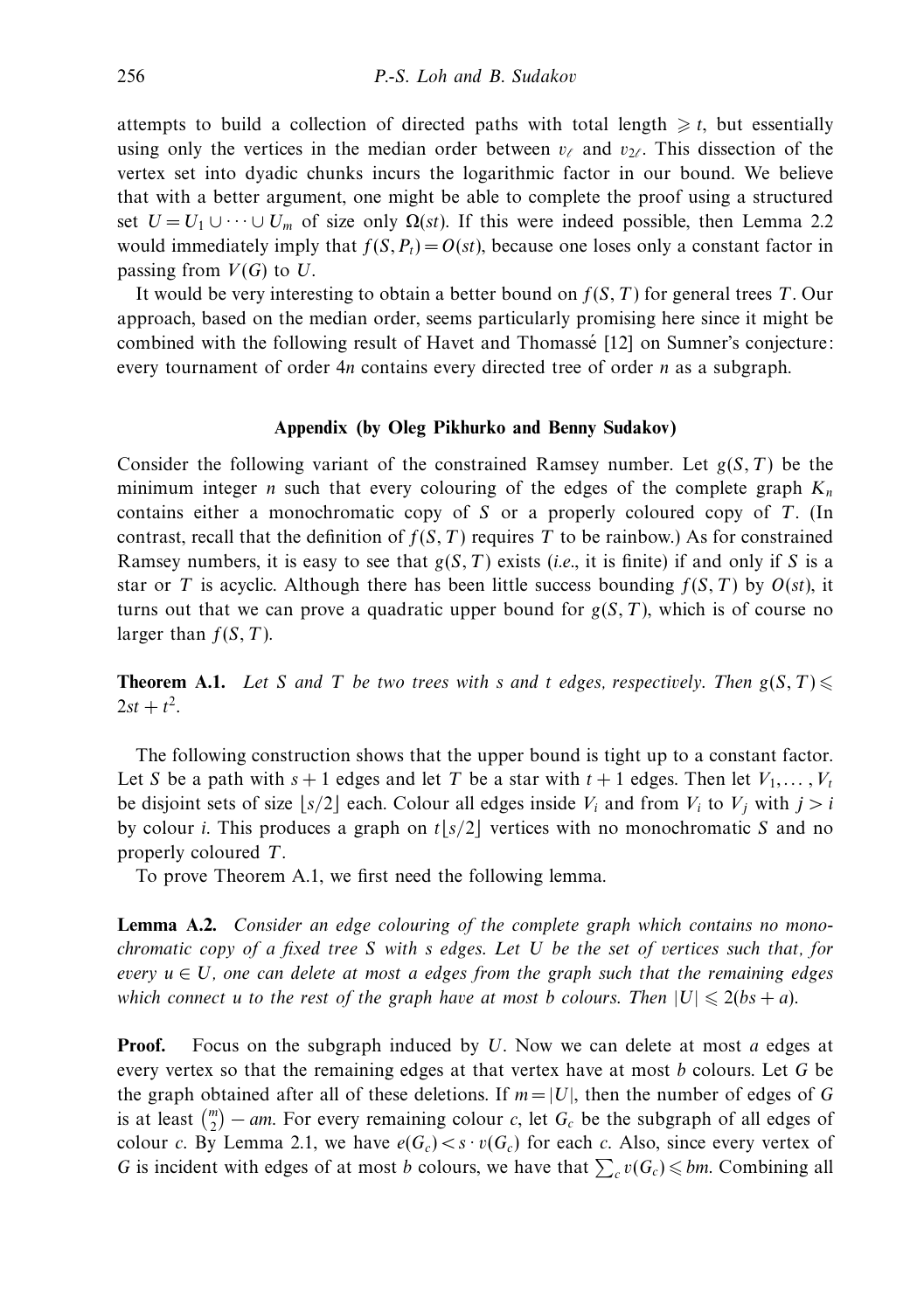these inequalities, we have

$$
\binom{m}{2} - am \leqslant \sum_{c} e(G_c) < \sum_{c} s \cdot v(G_c) \leqslant sbm.
$$
\n
$$
2(bs + a) + 1.
$$

This implies that  $m < 2(bs + a) + 1$ .

**Proof of Theorem A.1.** The proof is by induction on *t*. The statement is trivial for  $t = 1$ because any edge will give us a properly coloured *T*. Now suppose that *T* is a tree with  $t > 1$  edges, and we have a colouring of  $G = K_{2st+t^2}$  with no monochromatic copy of *S*. It suffices to show that we can find a properly coloured copy of *T*. Select an edge  $(u, v)$ of *T* such that all neighbours of *v* except *u* are leaves  $v_1, \ldots, v_k$ . Delete  $v_1, \ldots, v_k$  from *T* and call the new tree  $T_1$ . The number of edges in  $T_1$  is  $t_1 = t - k$ .

Let *U* be the set of vertices of *G* such that, for every  $u \in U$ , one can delete at most  $t_1$ edges from *G* such that the edges which connect *u* to the rest of the graph have at most *k* colours. By the previous lemma  $|U| \le 2(ks + t_1)$ , and let  $W = V(G) \setminus U$ . Then we have that

$$
|W| = 2st + t^2 - |U| \ge 2st_1 + t^2 - 2t_1 > 2st_1 + t_1^2.
$$

Therefore, by induction we can find a properly coloured copy of the tree  $T_1$  inside  $W$ . Let  $u'$ ,  $v'$  be the images in this copy of the vertices of  $u, v$  of  $T_1$ . By definition of *W*, the vertex  $v'$  has edges of at least  $k + 1$  colours connecting it with vertices outside this copy of  $T_1$ . At least *k* of these colours are different from that of the edge  $(u', v')$ , so we can extend the tree to a properly coloured copy of *T*.

Using a more careful analysis in the above proof, which we omit, one can slightly improve the term  $t^2$  in Theorem A.1.

#### **References**

- [1] Alon, N., Jiang, T., Miller, Z. and Pritikin, D. (2003) Properly colored subgraphs and rainbow subgraphs in edge-colorings with local constraints. Random Struct. Alg. **23** 409–433.
- [2] Balister, P., Gyárfás, A. Lehel, J. and Schelp, R. (2006) Mono-multi bipartite Ramsey numbers, designs, and matrices, J. Combin. Theory Ser. A **113** 101–112.
- [3] Bialostocki, A. and Voxman, W. (2003) On monochromatic-rainbow generalizations of two Ramsey type theorems. Ars Combinatoria **68** 131–142.
- [4] Chen, G., Schelp, R. and Wei, B. (2001) Monochromatic-rainbow Ramsey numbers. Unpublished work in 14th Cumberland Conference Abstracts.
- [5] Dean, N. and Latka, B. (1995) Squaring the tournament: An open problem. Congr. Numer. **109** 73–80.
- [6] Erd˝os, P. and Rado, R. (1950) A combinatorial theorem. J. London Math. Soc. **25** 249–255.
- [7] Eroh, L. (2004) Constrained Ramsey numbers of matchings. J. Combin. Math. Combin. Comput. **51** 175–190.
- [8] Eroh, L. (2004) Rainbow Ramsey numbers of stars and matchings. Bull. Inst. Combin. Appl. **40** 91–99.
- [9] Gyárfás, A., Lehel, J., Nešetřil, J., Rödl, V., Schelp, R. and Tuza, Z. (1987) Local *k*-colorings of graphs and hypergraphs. J. Combin. Theory Ser. B **43** 127–139.